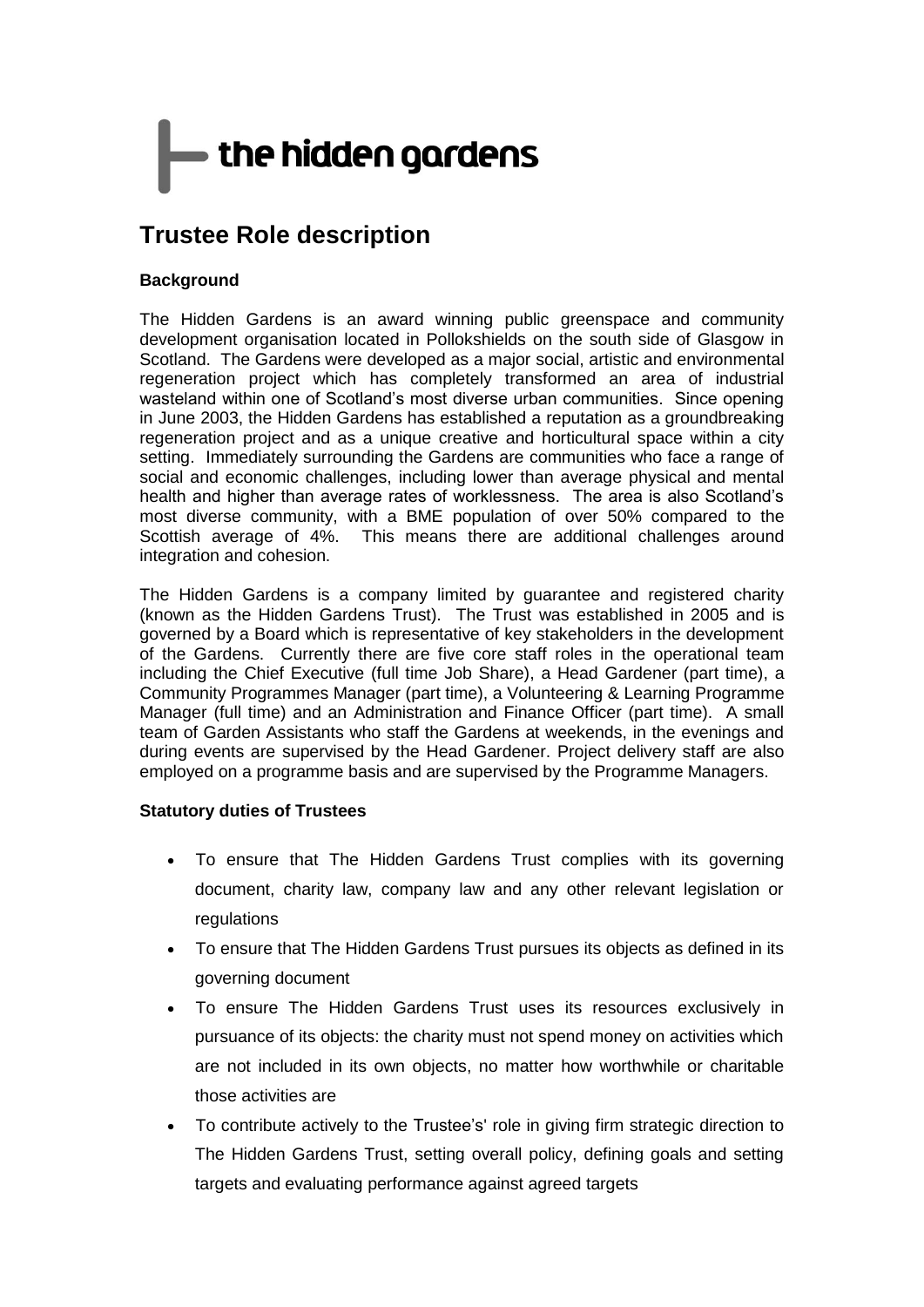- To safeguard the good name and values of The Hidden Gardens Trust.
- To ensure the effective and efficient administration of The Hidden Gardens **Trust**
- To ensure the financial stability of The Hidden Gardens Trust
- To protect and manage the property of The Hidden Gardens Trust and to ensure the proper investment of The Hidden Gardens Trust's funds
- To appoint the chief executive officer and monitor his/her performance
- Fully understanding and committing to the mission, goals, and objectives of The Hidden Gardens Trust.
- Fully understanding the roles and responsibilities of the Board of Trustees.
- Fully understanding the roles and responsibilities of the staff.
- Fully understanding the day-to-day activities of The Hidden Gardens Trust.
- Preparing for and attending at least 80% of all meetings of The Board of Trustees.
- Serving on Board committees and sub-committees as appointed or elected.
- Providing general advice and assistance to The Hidden Gardens Trust upon request by Board members and/or staff.
- Providing reports, materials, and other items associated with Board responsibilities and activities in a timely manner.
- Informing the Board of all actual and potential conflicts of interest relating to the general purposes and activities of the organisation and to specific issues before the board.
- Other responsibilities as requested by The Board of Trustees, The Board Chair, or other officers of the Board

#### **Other duties**

In addition to the above statutory duties, each Trustee should use any specific skills, knowledge or experience they have to help the Board to reach sound decisions. This may involve:

- Scrutinising board papers
- Leading discussions
- Focusing on key issues
- Providing guidance on new initiatives
- Other issues in which the Trustee has special expertise